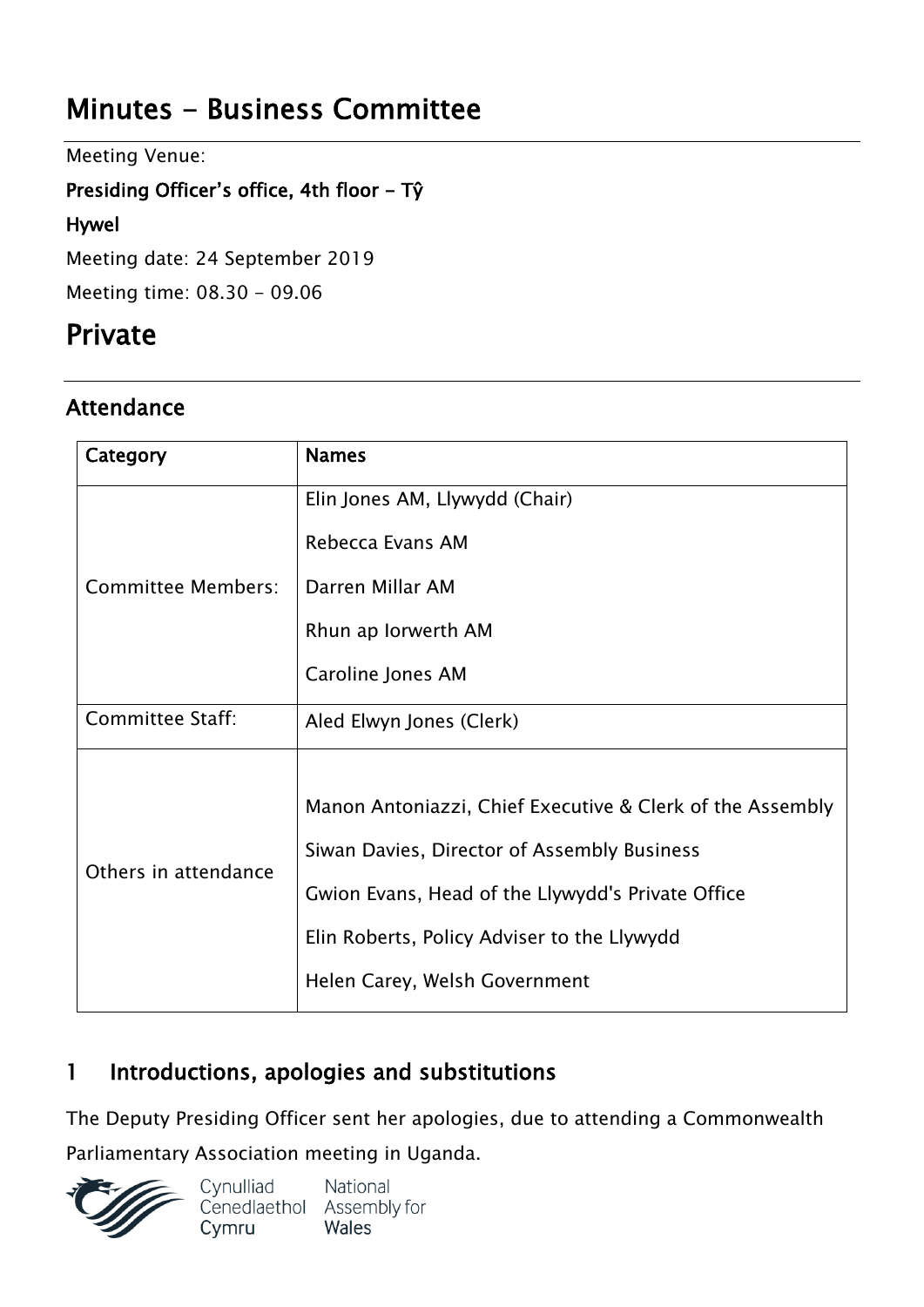## **2 Minutes of the previous meeting**

The minutes for the meeting were agreed by the Committee for publication.

## **3 Organisation of Business**

### **3.1 This Week's Business**

#### **Tuesday**

Voting Time will take place as the last item of business.

#### **Wednesday**

All voting will take place before the Short Debate.

### **3.2 Three Week Timetable of Government Business**

The Trefnydd notified Business Managers of the following change to Government Business for the next 3 weeks:

### **Tuesday 8 October 2019**

## **Statement by the Deputy Minister for Health and Social Services: Update on the Baby Bundle Pilot (30 mins) -** *withdrawn*

Rhun ap Iorwerth asked when a statement on eating disorders would be scheduled. The Trefnydd said she thought it was likely to be a written statement but that she would confirm that was the case. Rhun ap Iorwerth emphasised that he thought it was important for it to be an oral statement.

### **3.3 Three Week Timetable of Assembly Business**

Business Committee determined the organisation of Assembly business and agreed to schedule the following items of business:

### **Wednesday 2 October 2019 –**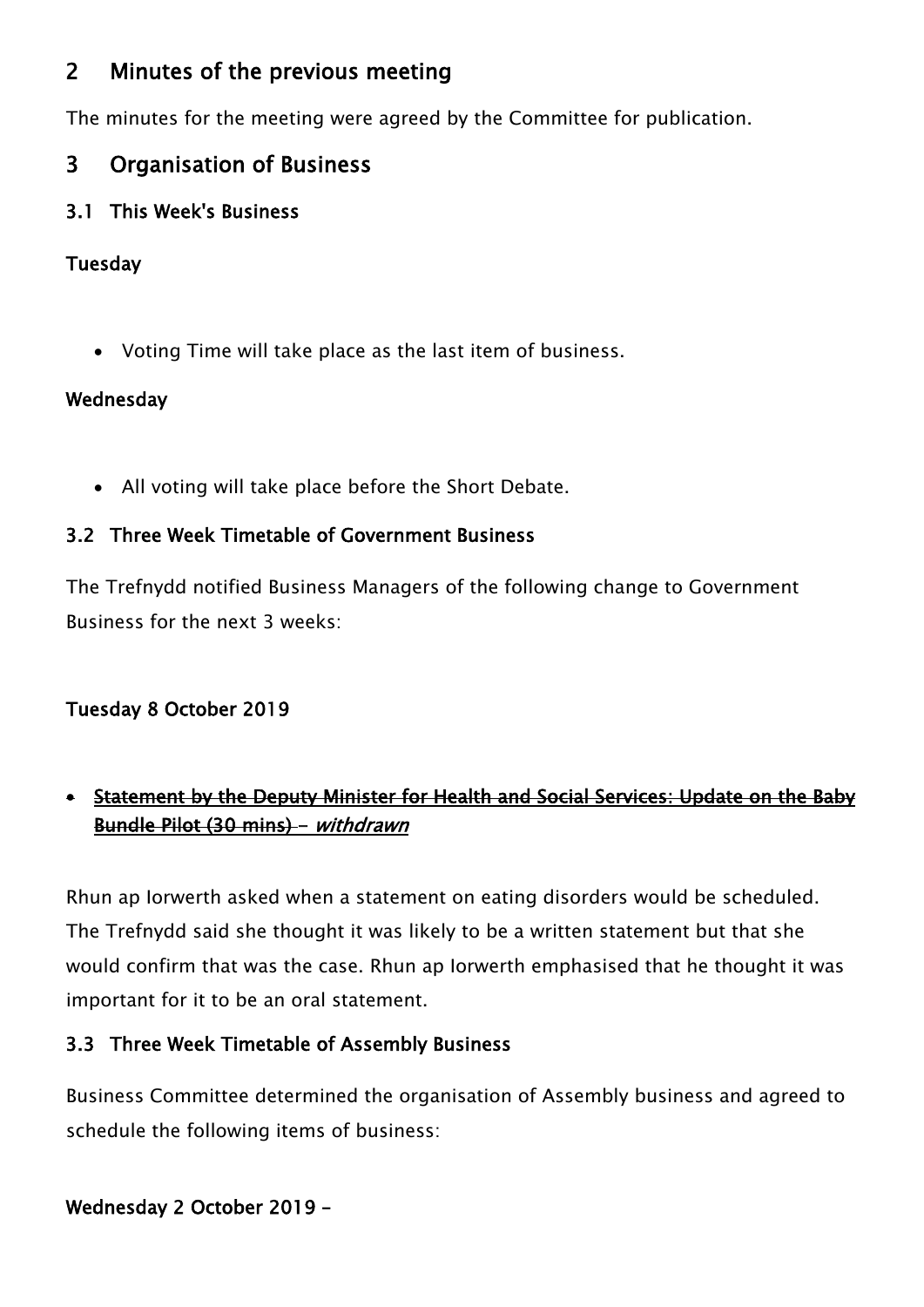- Standards of Conduct Committee report (15 mins)
- Standards of Conduct Committee report (15 mins)

## **Wednesday 16 October 2019 –**

- Debate on the Equality, Local Government and Communities Committee report: the Blue Badge Scheme in Wales: Eligibility and Implementation (60 mins)
- Time allocated to Plaid Cymru (60 mins)

## **3.4 Member Debates: Selection of Motion for Debate**

Business Managers selected the following motion for debate on 2 October:

## **David Rees NNDM7143**

To propose that the National Assembly for Wales:

1. Notes the rich and diverse network of historic industrial infrastructure across Wales.

2. Notes the economic, regeneration and integrated transport potential of re-opening disused railway lines and tunnels across Wales.

3. Recognises the practical and financial challenges of bringing such infrastructure back into use.

4. Calls upon the Welsh Government to seek ownership of such infrastructure which would aid funding opportunities to be sought.

5. Calls on the UK and Welsh Governments to play its part in exploring the practical opportunities for re-opening such infrastructure across Wales.

**Supported by: Vikki Howells Leanne Wood**

Business Managers also agreed to schedule the following motion for 23 October: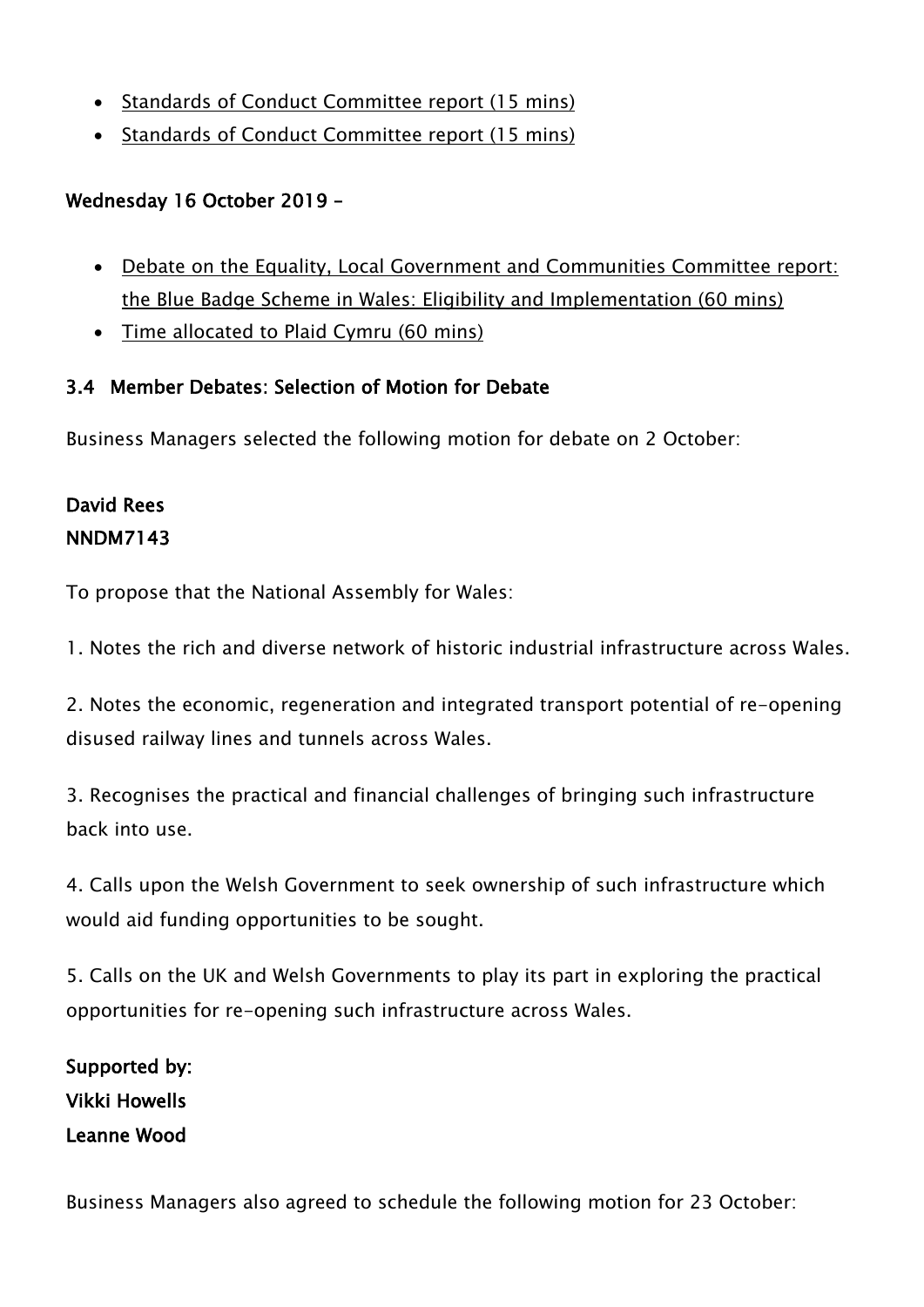## **Sian Gwenllian NNDM7144**

To propose that the National Assembly for Wales:

1. Calls on the Welsh Government to provide a progress report on its work to tackle LGBT hate crime in Wales.

2. Calls for the devolution of justice to ensure an integrated approach to tackling LGBT hate crime and protect LGBT people in Wales.

3. Calls on the Welsh Government to outline its proposals on how the creation of a devolved Welsh justice system could promote the safety and wellbeing of LGBT people.

## **Supported by: Mick Antoniw Leanne Wood**

### **3.5 Letter from the Deputy Presiding Officer**

Business Managers agreed to schedule a short meeting of the Committee of the Whole Assembly on 1 October 2019, directly after the final item of plenary business on that day, in order to agree a motion to vary the order of consideration for Stage 2 proceedings of the Senedd and Elections (Wales) Bill.

## **4 Plenary**

#### **4.1 Request to schedule a debate on NNDM7127**

Business Managers considered the request. Darren Millar and Caroline Jones were in favour of scheduling the debate, but Rhun ap Iorwerth and Rebecca Evans were against it, and so the majority decision was made not to schedule it.

## **5 Welsh Government Draft Budget 2020-21**

#### **5.1 Letter from the Chair of Finance Committee**

Business Managers considered the letter and agreed to publish a revised budget timetable, with a reporting deadline for committees of Tuesday 14 January 2020.